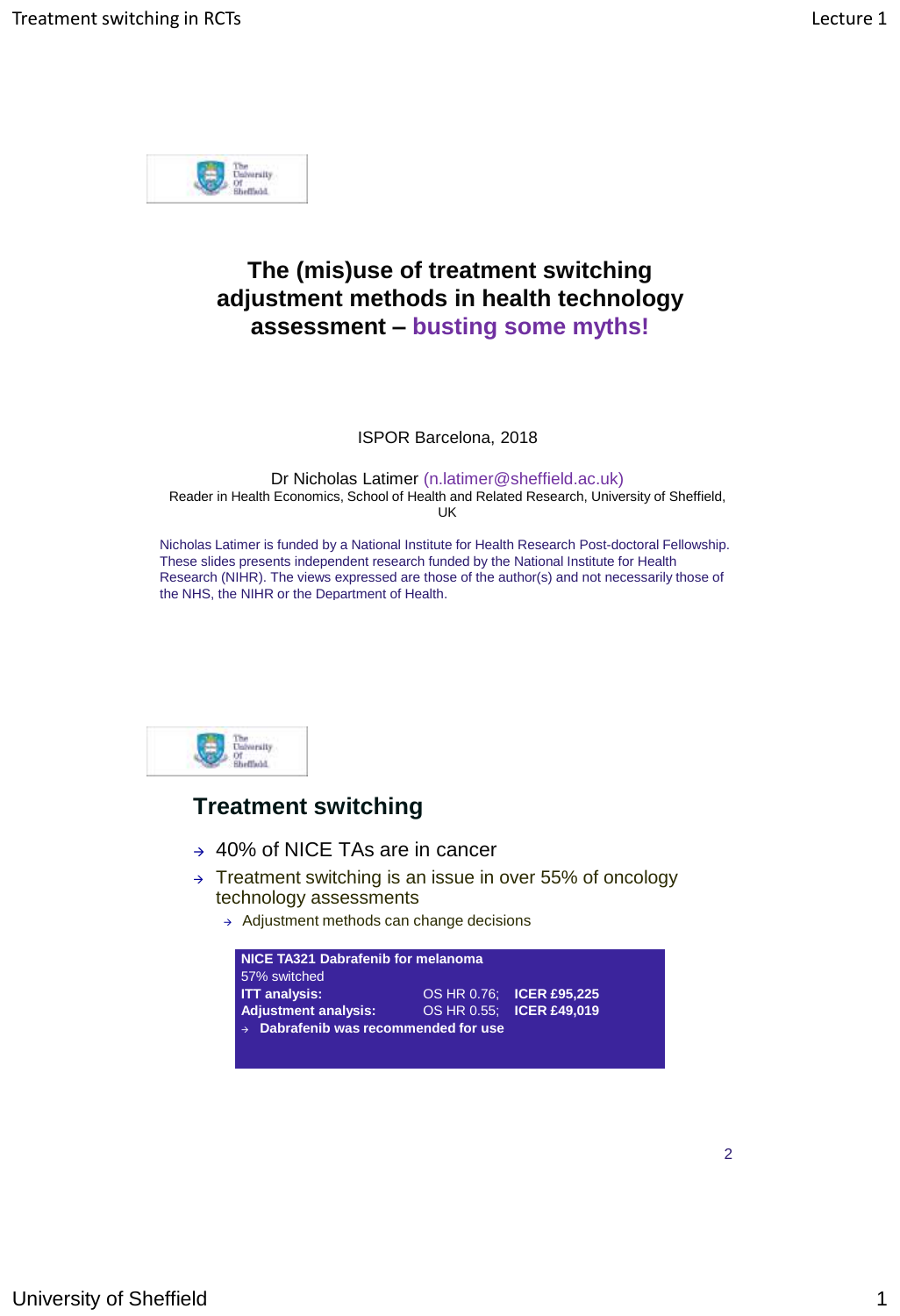

## **Treatment switching**

- But…
	- − <50% TAs include adjustments for switching
	- − ≈60% of adjustment analyses rejected
- Reliance on ITT, or upon poor adjustment analyses, has severe consequences
	- − Inappropriate recommendations
	- − Sub-optimal resource allocation
	- − Lost lives, lost QALYs

**Why aren't we using adjustment analyses more?**



#### **Treatment switching**

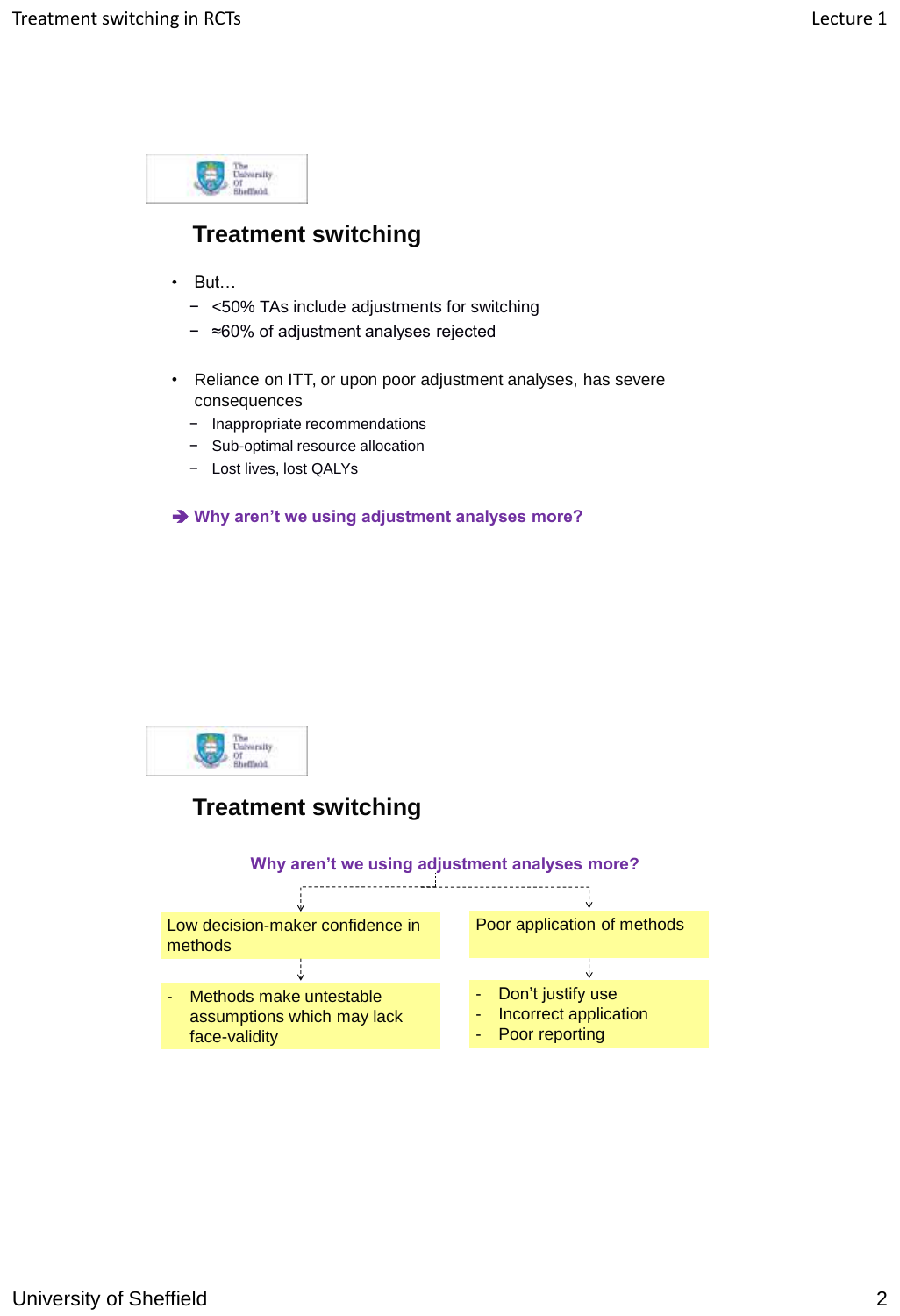



#### **Addressing some of these issues**

#### **Areas that I will cover…**

Areas where methods are being mis-understood, or used sub-optimally:

- 1. Enforced use of hazard ratios
- 2. Assessment of the common treatment effect assumption
- 3. Unmeasured confounding and missing data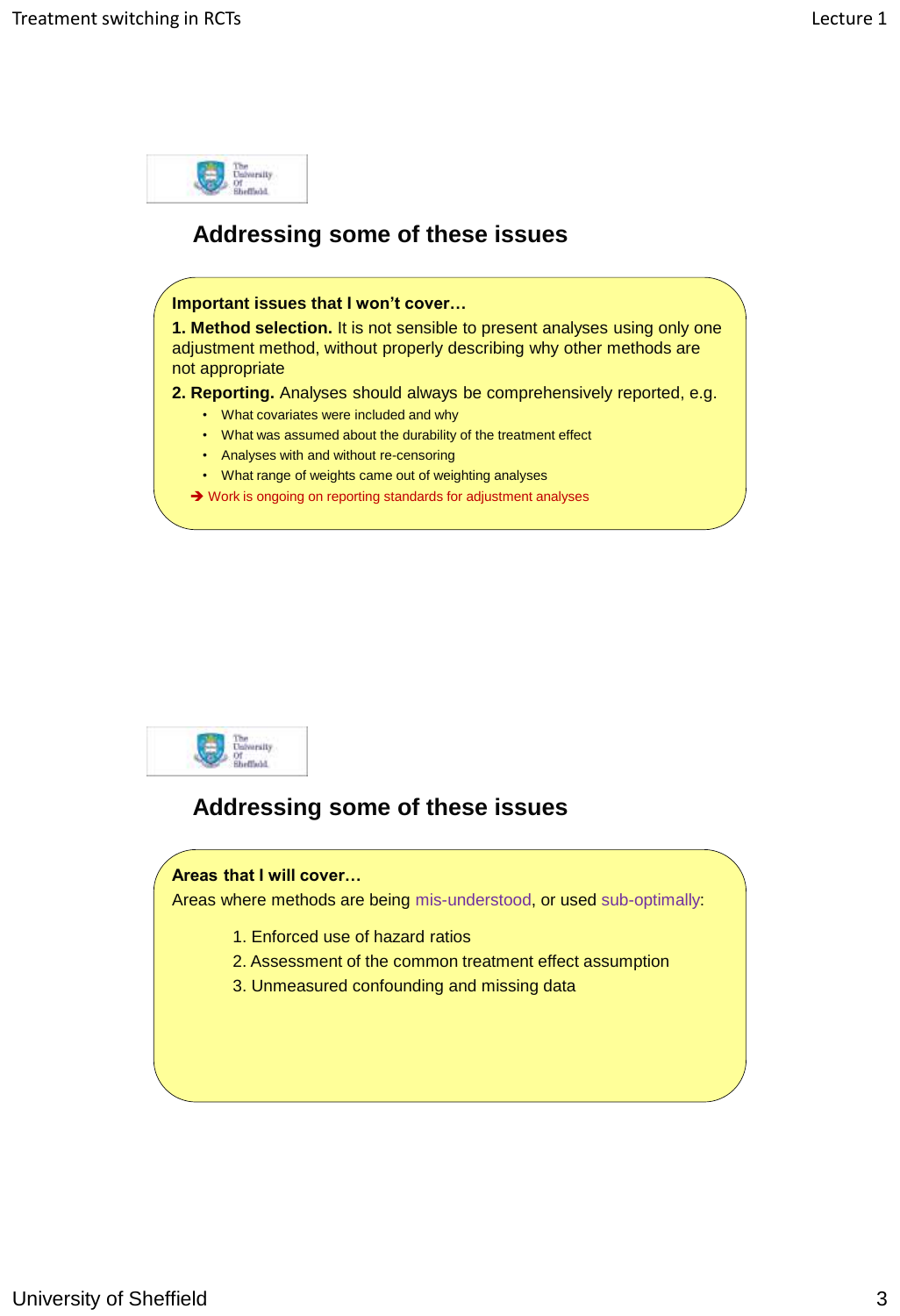

# **Enforced use of hazard ratios**

- Adjustment methods usually used to estimate hazard ratios (HR)
- $\rightarrow$  Rely upon proportional hazards assumption in survival/economic models
- $\rightarrow$  Economic models that rely on PH are often unpopular
- $\rightarrow$  Therefore, adjustment analyses may be unpopular

# **This is not necessary!**



## **Enforced use of hazard ratios**

| <b>RPSFTM</b> |                                                             |                     |
|---------------|-------------------------------------------------------------|---------------------|
| Generate      | <b>Myth-bust #1</b><br>Methods do not necessarily produce   | to derive HR        |
| Two-stage e   | adjusted HRs                                                |                     |
| Generate      |                                                             | to derive HR        |
| <b>IPCW</b>   | If we do an adjustment analysis it                          |                     |
| Results i     | does not mean that we must use HRs<br>in our economic model | <b>val analysis</b> |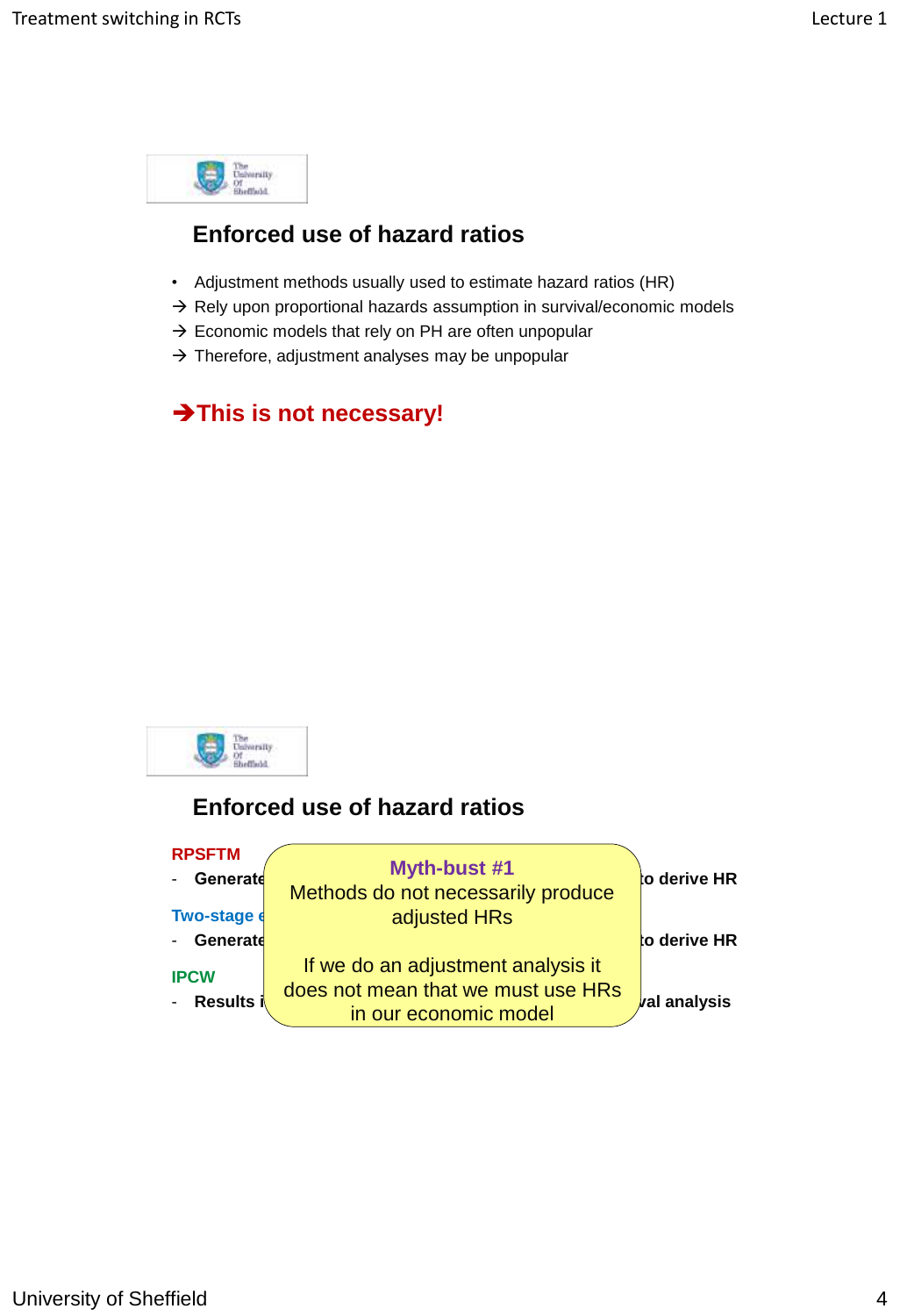

# **Common treatment effect (CTE) assumption**

- The RPSFTM relies upon the CTE assumption
- Has been rejected due to its reliance on CTE
- It is impossible to test this assumption **BUT**
- **Analysis of the CTE assumption has been sub-optimal**



## **Common treatment effect (CTE) assumption**

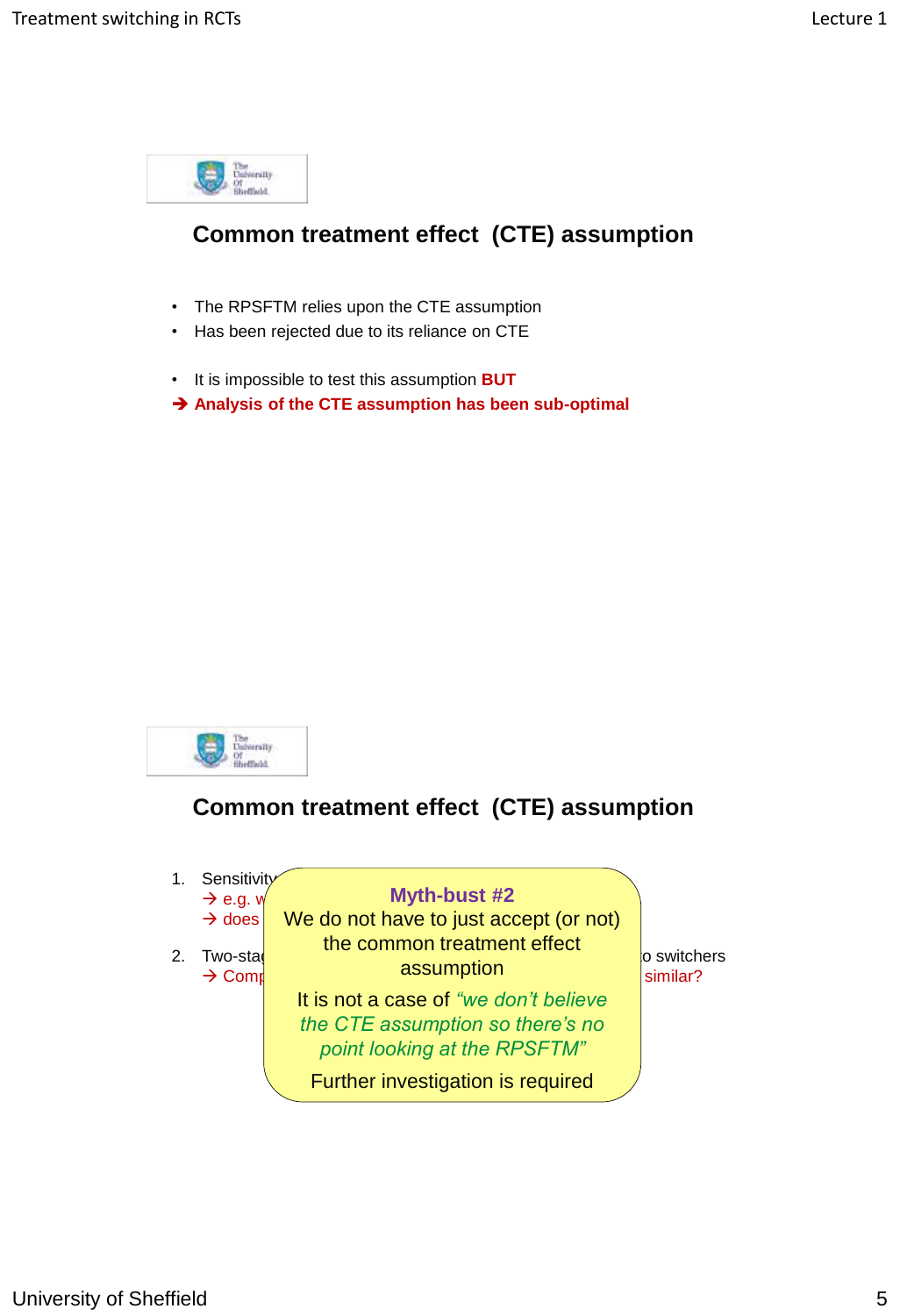



# **Unmeasured confounding and missing data**

1. Why is the data missing? i.e. can it be observed by the clinician?